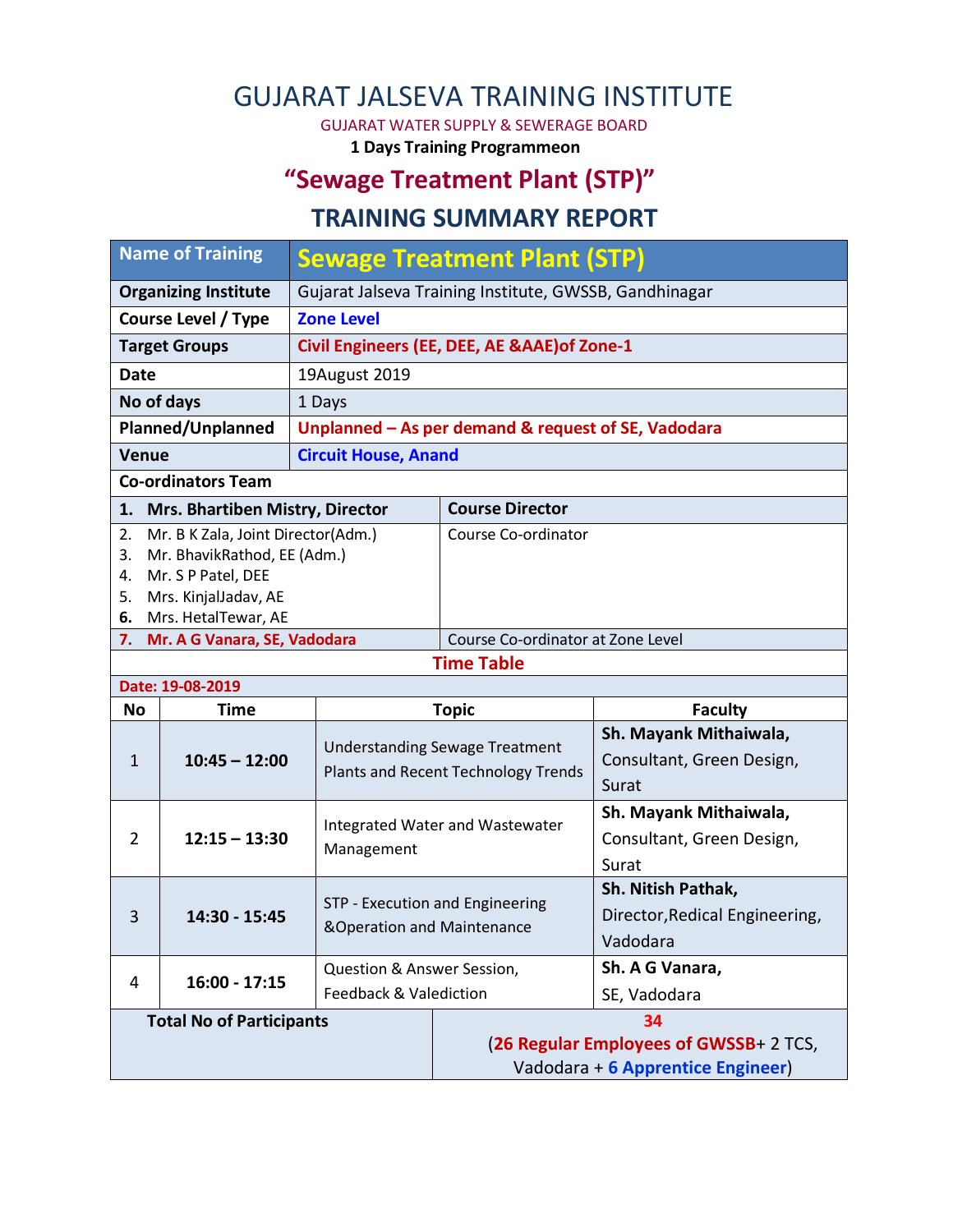| <b>List of Participants (Regular Employees of GWSSB)</b> |
|----------------------------------------------------------|
|----------------------------------------------------------|

| Sr<br><b>No</b> | <b>CPF No</b> |     | <b>Name of Employee</b>      | <b>Designation</b> | <b>Office</b>            |
|-----------------|---------------|-----|------------------------------|--------------------|--------------------------|
| $\mathbf{1}$    | 10468         | Mr. | Amit Dhirendrabhai Bhatt     | <b>AE Civil</b>    | PHSSD, Matar             |
| $\overline{2}$  | 6139          | Mr. | <b>Bharat Chimanlal Nayi</b> | <b>DEE Civil</b>   | <b>PHSSD, Nadiad</b>     |
| 3               |               |     | Baldevbhai D Prajapati       | <b>AE Civil</b>    | PHC, Godhra              |
| 4               |               | Mr. | Bhaskarkumar N. Amin         | Work Charge        | PHSSD, Petlad            |
| 5               |               | Mr. | Chatarbhai Shivabhai Rathod  | <b>EE Civil</b>    | PHWD, Anand              |
| 6               |               | Mr. | Jaysinh Bhagwansinh Jadeja   | <b>AAE Civil</b>   | PHSSD, Matar             |
| $\overline{7}$  |               |     | Jitendra C Dabhi             | <b>DEE Civil</b>   | WASMO, Kheda             |
| 8               | 9858          | Ms. | Jumana Aliasgar Rangwala     | <b>AEE Civil</b>   | PHSSD, Tarapur           |
| 9               | 9222          | Ms. | Kalpanaben B Rana            | <b>DEE Civil</b>   | PHSSD, Anand             |
| 10              | 3853          | Mr. | <b>Kalsing S Dangi</b>       | <b>EE Civil</b>    | <b>PHWD, Nadiad</b>      |
| 11              | 10166         | Mr. | KevilkumarHemantbhai Shah    | <b>AE Civil</b>    | PHSSD-1, Petlad          |
| 12              |               | Ms. | Krupali A Raval              | <b>AE Civil</b>    | PHWD, Nadiad             |
| 13              | 2120          | Mr. | Mahendra I Mehta             | <b>AAE Civil</b>   | PHSSD, Matar             |
| 14              |               | Mr. | Mansi JaykishanYagnik        | <b>AAE Civil</b>   | PHSSD, Anand             |
| 15              | 10615         | Mr. | MukeshbhaiNarubhaiRathva     | <b>AAE Civil</b>   | PHSSD, Sevaliya          |
| 16              |               | Mr. | Nileshkumar Jashbhai Patel   | <b>DEE Civil</b>   | <b>PHSSD, Petlad</b>     |
| 17              | 10446         | Ms. | NiraliDahyabhai Patel        | <b>AE Civil</b>    | PH Ciricle, Tarapur      |
| 18              | 10250         | Ms. | Pooja Jitendra Salunke       | <b>DEE Civil</b>   | <b>PH Circle, Nadiad</b> |
| 19              |               |     | P J Dave                     | Work Charge        |                          |
| 20              |               |     | P K Dani                     | <b>DEE Civil</b>   | PHSSD, Khanbhat          |
| 21              | 10510         | Mr. | Riddhish A Heva              | <b>AE Civil</b>    | PHSSD, Kapadwanj         |
| 22              | 10479         | Mr. | Sangram M Thakor             | <b>AE Civil</b>    | PHSSD, Nadiad            |
| 23              | 10372         | Mr. | <b>Shashank K Varma</b>      | <b>DEE Civil</b>   | PHSSD, Kapadwanj         |
| 24              | 3190          | Mr. | Trushar I Bhatt              | <b>AAE Civil</b>   | PHWD, Anand              |
| 25              |               | Mr. | Umang Rajnikant Shah         | <b>AAE Civil</b>   | PH Circle, Nadiad        |
| 26              |               | Mr. | Yogesh A Pandya              | <b>AAE Civil</b>   | PHSSD, Petlad            |
| 27              |               | Mr  | Vipin kumar Giri             | Site Engineer      | TCS, Vadodara            |
| 28              |               | Mr  | Mehul Prajapati              | Site Engineer      | TCS, Vadodara            |

# **List of Participants (Apprentice Engineer)**

| <b>Sr</b><br><b>No</b> |     | <b>Name of Employee</b>  | <b>Designation</b> | <b>Office</b>    |
|------------------------|-----|--------------------------|--------------------|------------------|
| 29                     | Ms. | Amiben Mukeshbhai Bhatt  | Apprentice         | PHSSD, Anand     |
| 30                     | Mr  | A M Kureshi              | Apprentice         | PHSSD, Matar     |
| 31                     | Ms. | Prekshaben N Dalwadi     | Apprentice         | PHSSD, Nadiad    |
| 32                     | Mr. | Ronak Patel              | Apprentice         | PHSSD, Kapadvanj |
| 33                     | Mr. | D R Solanki              | Apprentice         | PHSSD, Petlad    |
| 34                     | Ms. | Sonali Rajnikant Solanki | Apprentice         | PHSSD, Anand     |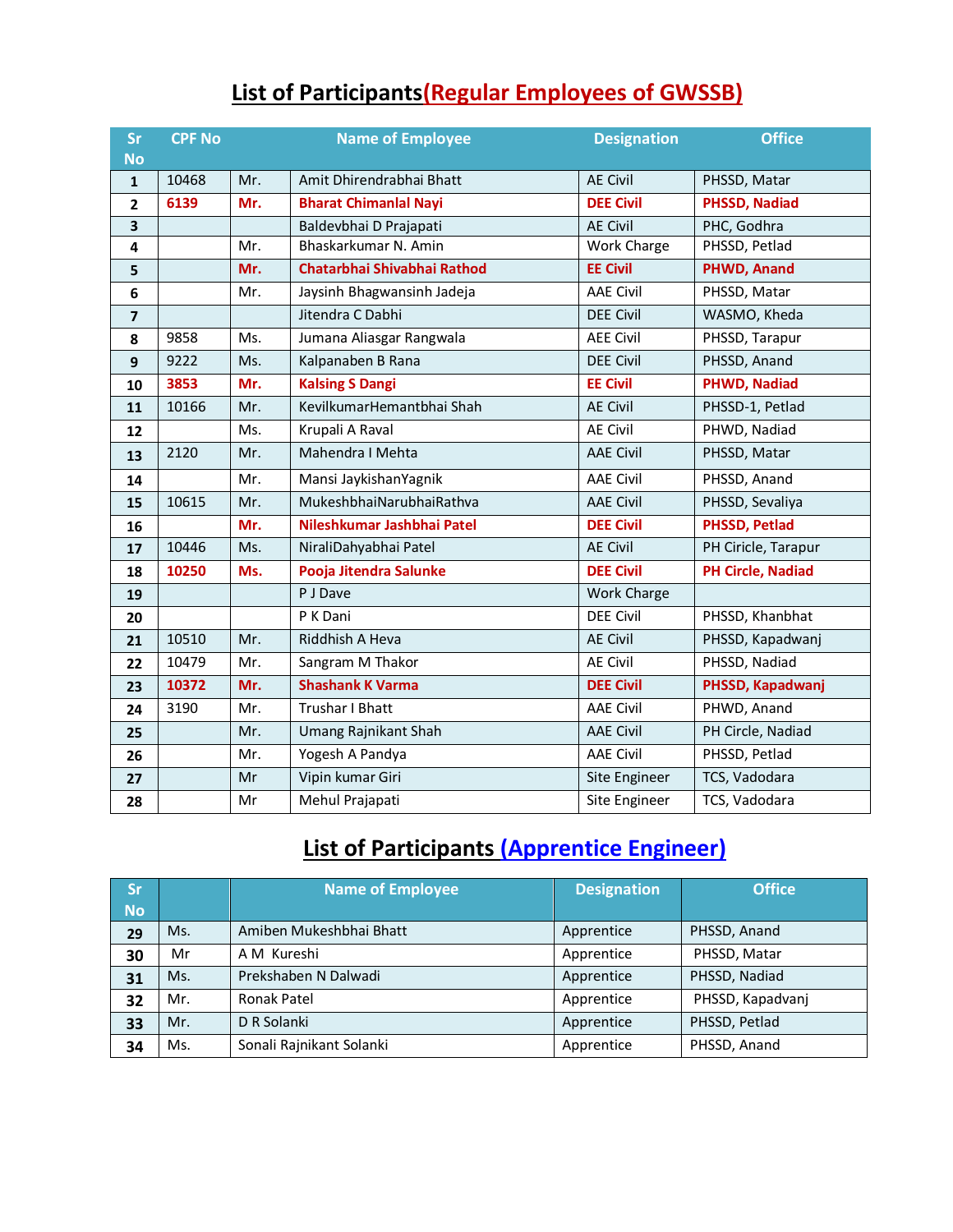## **PhotoGallery**

1. **Lightening of Lamp by Sh. A G Vanara,** SE, Vadodara



2. **Sh. Mayank Mithaiwala,** Consultant, Green Design, Surataddressing the trainees